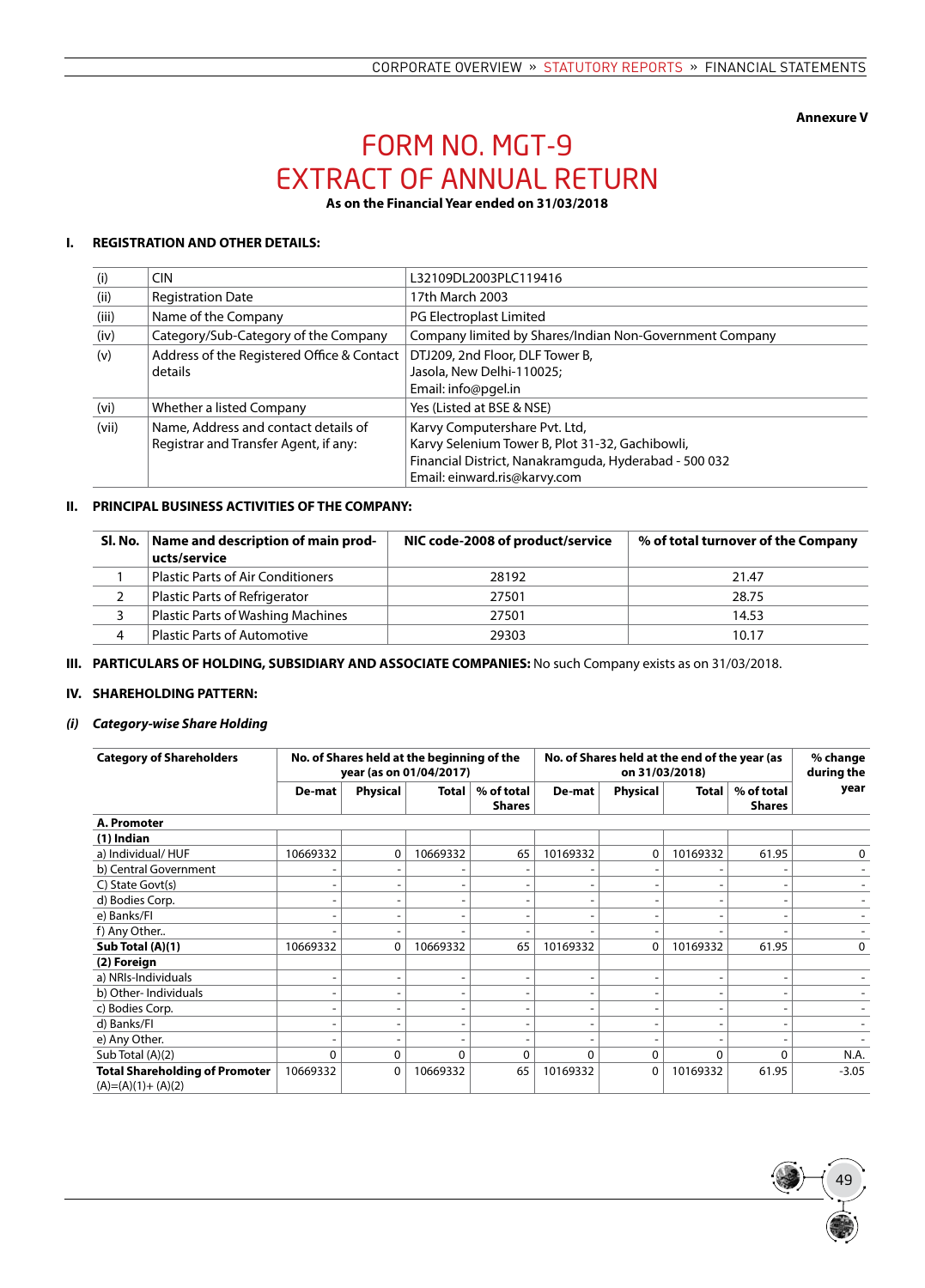| <b>Category of Shareholders</b>                                                      | No. of Shares held at the beginning of the<br>year (as on 01/04/2017) |                 |                |                             | No. of Shares held at the end of the year (as<br>on 31/03/2018) |                          |                          |                             | % change<br>during the |
|--------------------------------------------------------------------------------------|-----------------------------------------------------------------------|-----------------|----------------|-----------------------------|-----------------------------------------------------------------|--------------------------|--------------------------|-----------------------------|------------------------|
|                                                                                      | De-mat                                                                | <b>Physical</b> | <b>Total</b>   | % of total<br><b>Shares</b> | De-mat                                                          | <b>Physical</b>          | <b>Total</b>             | % of total<br><b>Shares</b> | year                   |
| <b>B. Public Shareholding</b>                                                        |                                                                       |                 |                |                             |                                                                 |                          |                          |                             |                        |
| 1. Institutions                                                                      |                                                                       |                 |                |                             |                                                                 |                          |                          |                             |                        |
| a) Mutual Funds                                                                      |                                                                       | $\overline{a}$  |                |                             |                                                                 | $\overline{\phantom{m}}$ |                          |                             |                        |
| b) Banks/FI                                                                          | 25106                                                                 | 0               | 25106          | 0.15                        | 21919                                                           | 0                        | 21919                    | 0.13                        | $-0.02$                |
| C) Central Govt(s)                                                                   |                                                                       |                 |                |                             |                                                                 | $\overline{a}$           |                          |                             |                        |
| d) State Govt(s)                                                                     | $\overline{a}$                                                        | $\overline{a}$  |                |                             | $\overline{a}$                                                  | $\overline{\phantom{a}}$ |                          | $\overline{a}$              |                        |
| e) Venture Capital Funds                                                             | $\overline{a}$                                                        | $\overline{a}$  | $\overline{a}$ |                             | $\overline{a}$                                                  | $\overline{\phantom{a}}$ | $\overline{\phantom{a}}$ | $\overline{a}$              |                        |
| f) Insurance Companies                                                               | $\overline{\phantom{a}}$                                              | L,              | ٠              |                             | $\overline{a}$                                                  | $\sim$                   | $\overline{\phantom{a}}$ | $\overline{a}$              |                        |
| g)FlIs                                                                               | $\overline{a}$                                                        | ÷,              |                |                             | $\overline{\phantom{a}}$                                        | $\sim$                   | $\overline{\phantom{a}}$ | $\overline{a}$              |                        |
| h) Foreign Venture Capital Funds                                                     | $\overline{\phantom{a}}$                                              | $\overline{a}$  |                |                             | $\overline{a}$                                                  | $\blacksquare$           | $\overline{\phantom{a}}$ | $\overline{a}$              |                        |
| i) Other (Specify)                                                                   | $\overline{a}$                                                        | $\overline{a}$  |                |                             |                                                                 | $\blacksquare$           |                          | ÷                           |                        |
| Foreign Portfolio Investors                                                          |                                                                       |                 |                |                             | 1160000                                                         | 0                        | 1160000                  | 7.07                        | 7.07                   |
| Sub Total (B)(1):                                                                    | 25106                                                                 | $\mathbf 0$     | 25106          | 0.15                        | 1181919                                                         | 0                        | 1181919                  | 7.20                        | 7.20                   |
| 2. Non Institutions                                                                  |                                                                       |                 |                |                             |                                                                 |                          |                          |                             |                        |
| a) Bodies Corporate                                                                  |                                                                       |                 |                |                             |                                                                 |                          |                          |                             |                        |
| i) Indian                                                                            | 2099607                                                               | $\mathbf 0$     | 2099607        | 12.79                       | 2256242                                                         | $\mathbf 0$              | 2256242                  | 13.75                       | 0.96                   |
| ii) Overseas                                                                         |                                                                       |                 |                |                             |                                                                 |                          |                          |                             |                        |
| b)Individuals                                                                        |                                                                       |                 |                |                             |                                                                 |                          |                          |                             |                        |
| i) Individual Shareholders holding<br>nominal share capital upto ₹1<br>lakh          | 628693                                                                | 51              | 628744         | 3.83                        | 565587                                                          | 51                       | 565638                   | 3.45                        | $-0.38$                |
| ii) Individual Shareholders<br>holding nominal share capital in<br>excess of ₹1 lakh | 2561071                                                               | 0               | 2561071        | 15.61                       | 1140186                                                         | 0                        | 1140186                  | 6.95                        | $-8.66$                |
| c) Others (Specify)                                                                  |                                                                       |                 |                |                             |                                                                 |                          |                          |                             |                        |
| <b>Clearing Member</b>                                                               | 23553                                                                 | 0               | 23553          | 0.14                        | 166851                                                          | 0                        | 166851                   | 1.02                        | 0.88                   |
| <b>NBFC</b>                                                                          |                                                                       |                 |                |                             | 37301                                                           | 0                        | 37301                    | 0.23                        | 0.23                   |
| Non Resident Indians                                                                 | 406919                                                                | 0               | 406919         | 2.47                        | 896863                                                          | 0                        | 896863                   | 5.46                        | 2.99                   |
| Sub-total(B)(2)                                                                      | 5719843                                                               | 51              | 5719894        | 34.85                       | 5063030                                                         | 51                       | 5063081                  | 30.85                       | $-4.00$                |
| Total Public Shareholding (B)=<br>$(B)(1) + (B)(2)$                                  | 5744949                                                               | 51              | 5745000        | 35.00                       | 6244949                                                         | 51                       | 6245000                  | 38.05                       | 3.05                   |
| C. Shares held by Custodian for<br><b>GDRs &amp; ADRs</b>                            | 0                                                                     | 0               | $\mathbf 0$    | $\Omega$                    | 0                                                               | 0                        | 0                        | 0                           | $\mathbf 0$            |
| Grand Total (A+B+C)                                                                  | 16414281                                                              | 51              | 16414332       | 100                         | 16414281                                                        | 51                       | 16414332                 | 100                         | $\mathbf 0$            |

## **(ii) SHAREHOLDING OF PROMOTERS**

50

| S.N. | <b>Shareholder's Name</b> |                     | Shareholding at the beginning<br>of the year |                                                            |                     | Shareholding at the end of year |                                                            |                        |  |
|------|---------------------------|---------------------|----------------------------------------------|------------------------------------------------------------|---------------------|---------------------------------|------------------------------------------------------------|------------------------|--|
|      |                           | <b>No of Shares</b> | % of total<br>Sharehold-<br>ing              | % of shares<br>pledged, en-<br>cumbered to<br>total shares | <b>No of Shares</b> | % of total<br>Sharehold-<br>ing | % of shares<br>pledged, en-<br>cumbered to<br>total shares | ing during<br>the year |  |
|      | Mr. Promod Gupta          | 40,16,166           | 24.47                                        | N.A.                                                       | 40,16,166           | 24.47                           | N.A.                                                       | 0                      |  |
| 2.   | Mr. Anurag Gupta          | 15,14,222           | 9.22                                         | N.A.                                                       | 15,14,222           | 9.22                            | N.A.                                                       | 0                      |  |
| 3.   | Mr. Vikas Gupta           | 20,70,722           | 12.62                                        | N.A.                                                       | 20,70,722           | 12.62                           | N.A.                                                       | $\mathbf 0$            |  |
| 4.   | Mr. Vishal Gupta          | 20,75,012           | 12.64                                        | N.A.                                                       | 20,75,012           | 12.64                           | N.A.                                                       | $\Omega$               |  |
| 5.   | Mrs. Neelu Gupta          | 6,15,000            | 3.75                                         | N.A.                                                       | 4,15,000            | 2.53                            | N.A.                                                       | $-1.22$                |  |
| 6.   | Mrs. Sudesh Gupta         | 2,65,500            | 1.62                                         | N.A.                                                       | 25,500              | 0.16                            | N.A.                                                       | $-1.46$                |  |
| 7.   | Mrs. Nitasha Gupta        | 58,500              | 0.36                                         | N.A.                                                       | 28,500              | 0.17                            | N.A.                                                       | $-0.19$                |  |
| 8.   | Mrs. Sarika Gupta         | 54,210              | 0.33                                         | N.A.                                                       | 24,210              | 0.15                            | N.A.                                                       | $-0.18$                |  |
|      | <b>Total</b>              | 1,06,69,332         | 65.00                                        |                                                            | 1,01,69,332         | 61.95                           |                                                            | $-3.05$                |  |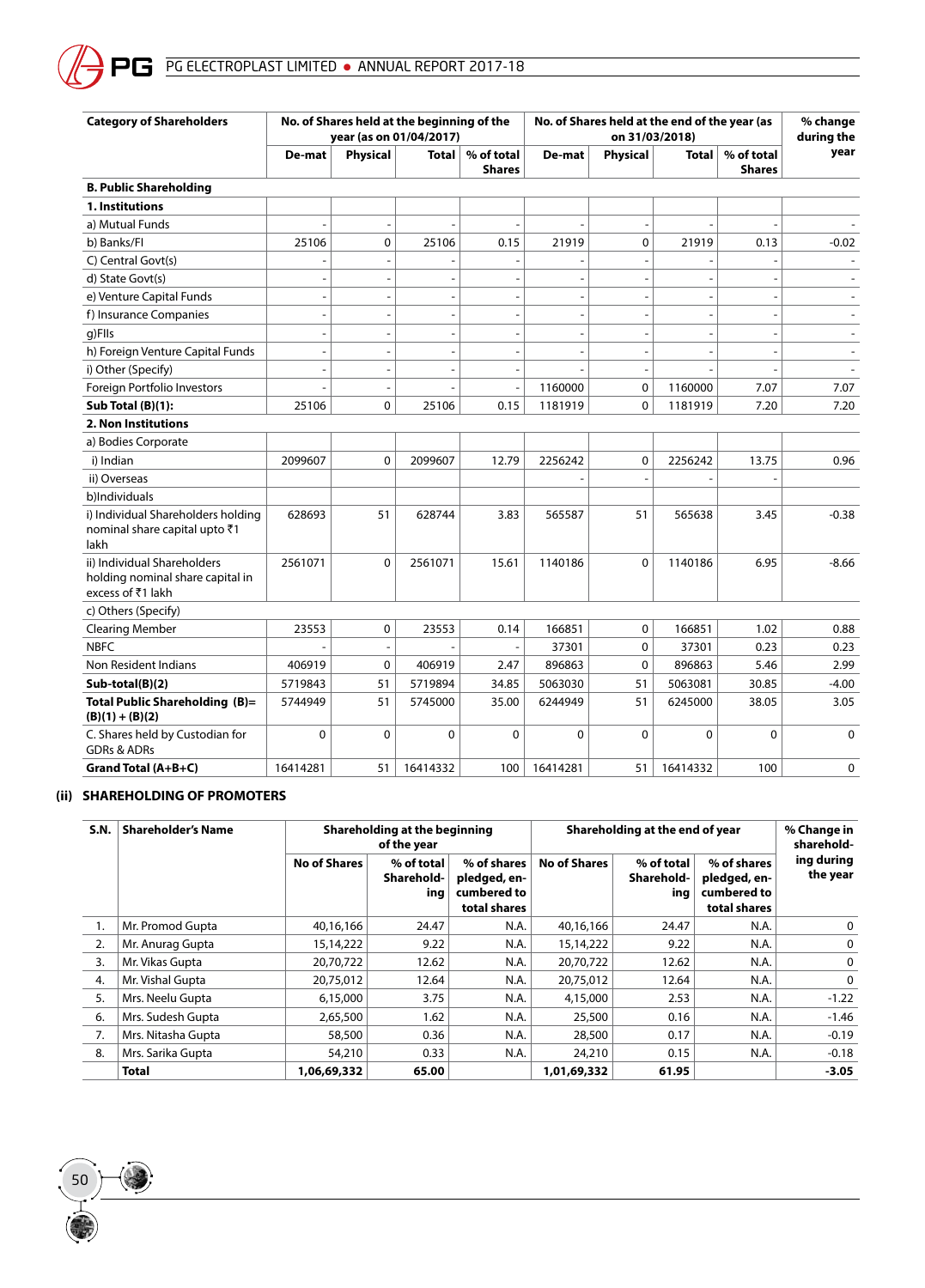| S.N. | <b>Name</b>   |                                                               | Shareholding               | <b>Date</b> | Change in<br>Shareholding | Reason             | <b>Cumulative Shareholding</b><br>during the year |                                              |
|------|---------------|---------------------------------------------------------------|----------------------------|-------------|---------------------------|--------------------|---------------------------------------------------|----------------------------------------------|
|      |               | <b>No. of Shares</b><br>as on<br>1/04/2017<br>&<br>31/03/2018 | % of total<br>Shareholding |             |                           |                    | <b>No. of Shares</b>                              | % of Total<br><b>Share of the</b><br>Company |
| 1.   | Sudesh Gupta  | 2,65,500                                                      | 1.62                       |             |                           |                    |                                                   |                                              |
|      |               |                                                               |                            | 28/12/2017  | $-2,40,000$               | <b>Market Sale</b> | 25,500                                            | 0.16                                         |
|      |               | 25,500                                                        | 0.16                       |             |                           |                    | 25,500                                            | 0.16                                         |
| 2.   | Neelu Gupta   | 6,15,000                                                      | 3.75                       |             |                           |                    |                                                   |                                              |
|      |               |                                                               |                            | 28/12/2017  | $-1,00,000$               | <b>Market Sale</b> | 5,15,000                                          | 3.14                                         |
|      |               |                                                               |                            | 29/12/2017  | $-1,00,000$               | <b>Market Sale</b> | 4,15,000                                          | 2.53                                         |
|      |               | 4,15,000                                                      | 2.53                       |             |                           |                    | 4,15,000                                          | 2.53                                         |
| 3.   | Sarika Gupta  | 54,210                                                        | 0.33                       |             |                           |                    |                                                   |                                              |
|      |               |                                                               |                            | 28/12/2017  | $-30,000$                 | <b>Market Sale</b> | 24,210                                            | 0.15                                         |
|      |               | 24,210                                                        | 0.15                       |             |                           |                    | 24,210                                            | 0.15                                         |
| 4.   | Nitasha Gupta | 58,500                                                        | 0.36                       |             |                           |                    |                                                   |                                              |
|      |               |                                                               |                            | 28/12/2017  | $-30,000$                 | Market Sale        | 28,500                                            | 0.17                                         |
|      |               | 28,500                                                        | 0.17                       |             |                           |                    | 28,500                                            | 0.17                                         |

## **(iii) Change in Promoters' Shareholding:**

## **(iv) Shareholding Pattern of top ten Shareholders as on 31/03/2018:**

| S.N.           | For each of top 10 sharehold-<br>ers (other than Directors,                                                                                                       | Shareholding                                                  |                                              | <b>Date</b> | <b>Change in</b><br>Shareholding | Reason          | <b>Cumulative Sharehold-</b><br>ing during the year |                                       |
|----------------|-------------------------------------------------------------------------------------------------------------------------------------------------------------------|---------------------------------------------------------------|----------------------------------------------|-------------|----------------------------------|-----------------|-----------------------------------------------------|---------------------------------------|
|                | promoters and holders of<br><b>GDRs and ADRs)</b>                                                                                                                 | <b>No. of Shares</b><br>as on<br>1/04/2017<br>&<br>31/03/2018 | % of Total<br><b>Share of the</b><br>Company |             |                                  |                 | No. of<br>Shares                                    | % of Total<br>Share of the<br>Company |
| $\mathbf{1}$   | ELARA INDIA OPPORTUNITIES                                                                                                                                         |                                                               |                                              | 02/06/2017  | $*60.000$                        |                 | 60,000                                              | 0.37                                  |
|                | <b>FUND LIMITED</b>                                                                                                                                               |                                                               |                                              | 16/06/2017  | 5,40,000                         | Market purchase | 6,00,000                                            | 3.66                                  |
|                |                                                                                                                                                                   |                                                               |                                              | 12/01/2018  | $-10,000$                        | Market sale     | 5,90,000                                            | 3.59                                  |
|                | *Shares held on BENPOS date<br>02/06/2017.<br>From BENPOS date 16/06/2017<br>this person became one of the<br>top 10 shareholders based on<br>no. of shares held. | 5,90,000                                                      | 3.59                                         |             |                                  |                 | 5,90,000                                            | 3.59                                  |
| $\overline{2}$ | <b>ASHIT MEHTA</b>                                                                                                                                                | 2,93,500                                                      | 1.79                                         |             |                                  |                 |                                                     |                                       |
|                |                                                                                                                                                                   |                                                               |                                              | 23/06/2017  | 59,975                           | Market purchase | 3,53,475                                            | 2.15                                  |
|                |                                                                                                                                                                   |                                                               |                                              | 30/06/2017  | 40,025                           | Market purchase | 3,93,500                                            | 2.40                                  |
|                |                                                                                                                                                                   |                                                               |                                              | 06/10/2017  | 31,988                           | Market purchase | 4,25,488                                            | 2.59                                  |
|                |                                                                                                                                                                   |                                                               |                                              | 13/10/2017  | 12                               | Market purchase | 4,25,500                                            | 2.59                                  |
|                |                                                                                                                                                                   | 4,25,500                                                      | 2.59                                         |             |                                  |                 | 4,25,500                                            | 2.59                                  |
| $\overline{3}$ | <b>JM FINANCIAL SERVICES</b>                                                                                                                                      | 0                                                             | 0                                            |             |                                  |                 |                                                     |                                       |
|                | <b>LIMITED</b>                                                                                                                                                    |                                                               |                                              | 14/07/2017  | $*3,00,000$                      | Market purchase | 3,00,000                                            | 1.83                                  |
|                | *From BENPOS date 14/07/2017                                                                                                                                      |                                                               |                                              | 22/09/2017  | 2,12,912                         | Market sale     | 87,088                                              | 0.53                                  |
|                | this person became one of the                                                                                                                                     |                                                               |                                              | 16/02/2018  | **93,740                         |                 | 93,740                                              | 0.57                                  |
|                | top 10 shareholders based on                                                                                                                                      |                                                               |                                              | 23/02/2018  | 19,394                           | Market purchase | 1,13,134                                            | 0.69                                  |
|                | no. of shares held.                                                                                                                                               |                                                               |                                              | 02/03/2018  | ***2,85,365                      | Market purchase | 3,98,499                                            | 2.43                                  |
|                | ** Shares held on BENPOS date<br>16/02/2018.                                                                                                                      |                                                               |                                              | 09/03/2018  | $-21,000$                        | Market sale     | 3,77,499                                            | 2.30                                  |
|                | *** From BENPOS date                                                                                                                                              |                                                               |                                              | 16/03/2018  | $-24,200$                        | Market sale     | 3,53,299                                            | 2.15                                  |
|                | 02/03/2018 this person again                                                                                                                                      |                                                               |                                              | 23/03/2018  | $-23,421$                        | Market sale     | 3,29,878                                            | 2.01                                  |
|                | became one of the top 10                                                                                                                                          |                                                               |                                              | 30/03/2018  | $-9,000$                         | Market sale     | 3,20,878                                            | 1.95                                  |
|                | shareholders.                                                                                                                                                     | 3,20,878                                                      | 1.95                                         |             |                                  |                 | 3,20,878                                            | 1.95                                  |

51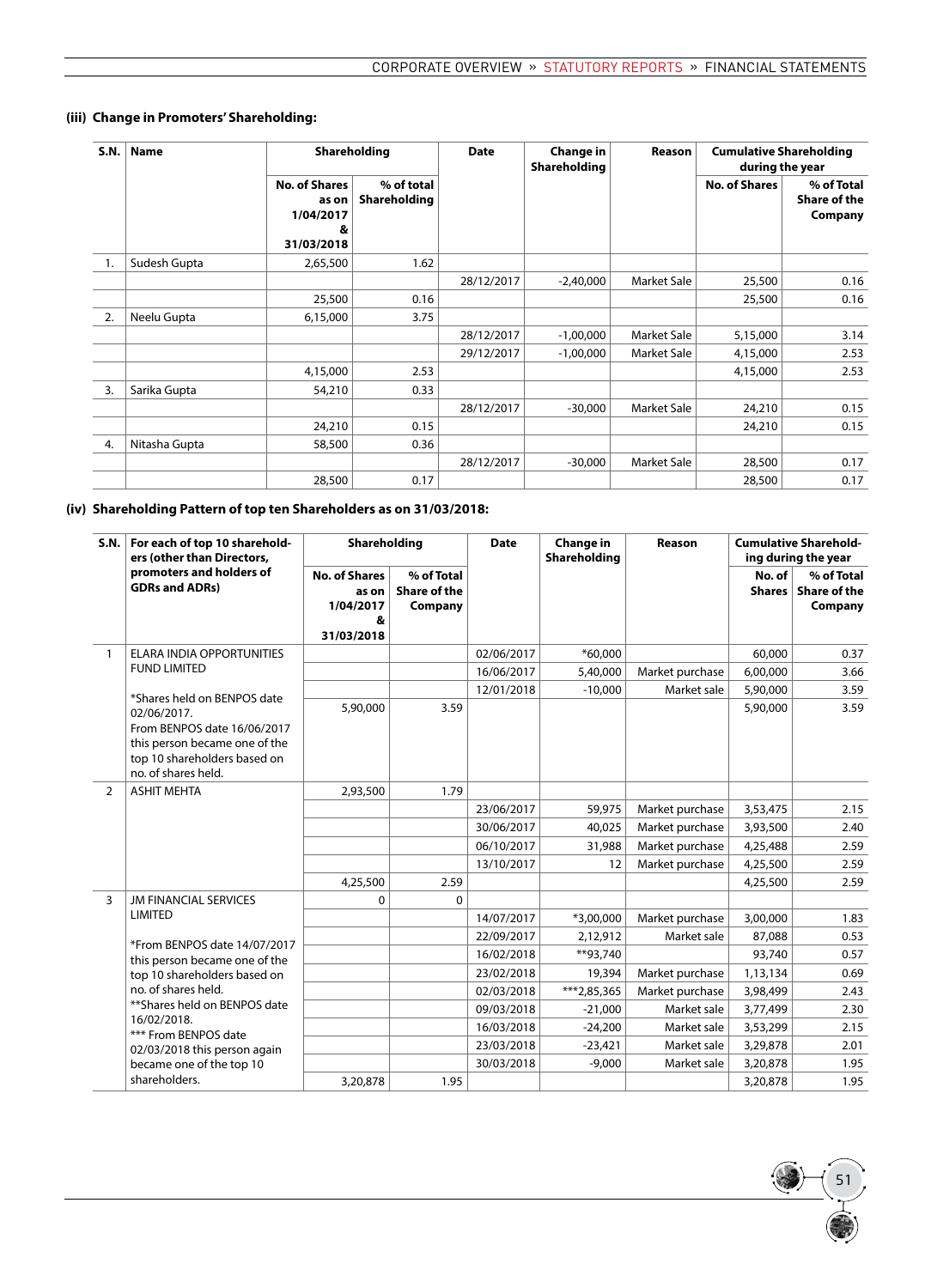

| S.N. | For each of top 10 sharehold-<br>ers (other than Directors,                                                                                                       | Shareholding                                                  |                                              | <b>Date</b> | Change in<br>Shareholding | Reason          |                  | <b>Cumulative Sharehold-</b><br>ing during the year |
|------|-------------------------------------------------------------------------------------------------------------------------------------------------------------------|---------------------------------------------------------------|----------------------------------------------|-------------|---------------------------|-----------------|------------------|-----------------------------------------------------|
|      | promoters and holders of<br><b>GDRs and ADRs)</b>                                                                                                                 | <b>No. of Shares</b><br>as on<br>1/04/2017<br>&<br>31/03/2018 | % of Total<br><b>Share of the</b><br>Company |             |                           |                 | No. of<br>Shares | % of Total<br>Share of the<br>Company               |
|      | SUNITA SARWANKUMAR SARAF                                                                                                                                          | 3,03,000                                                      | 1.85                                         |             |                           |                 |                  |                                                     |
|      |                                                                                                                                                                   |                                                               |                                              | 18/08/2017  | $-3,000$                  | Market sale     | 3,00,000         | 1.83                                                |
|      |                                                                                                                                                                   |                                                               |                                              | 15/09/2017  | $-2,000$                  | Market sale     | 2,98,000         | 1.82                                                |
|      |                                                                                                                                                                   |                                                               |                                              | 22/09/2017  | $-4,500$                  | Market sale     | 2,93,500         | 1.79                                                |
|      |                                                                                                                                                                   |                                                               |                                              | 01/12/2017  | $-15,000$                 | Market sale     | 2,78,500         | 1.70                                                |
|      |                                                                                                                                                                   |                                                               |                                              | 22/12/2017  | $-15,000$                 | Market sale     | 2,63,500         | 1.61                                                |
|      |                                                                                                                                                                   | 2,63,500                                                      | 1.61                                         |             |                           |                 | 2,63,500         | 1.61                                                |
| 5    | SHRIRAM CREDIT COMPANY                                                                                                                                            | 0                                                             | $\Omega$                                     |             |                           |                 |                  |                                                     |
|      | <b>LIMITED</b>                                                                                                                                                    |                                                               |                                              | 09/06/2017  | 1,12,000                  | Market purchase | 1,12,000         | 0.68                                                |
|      | From BENPOS date 09/06/2017                                                                                                                                       |                                                               |                                              | 16/06/2017  | 11,300                    | Market purchase | 2,25,000         | 1.37                                                |
|      | this person became one of the<br>top 10 shareholders based on<br>no. of shares held.                                                                              | 2,25,000                                                      | 1.37                                         |             |                           |                 | 2,25,000         | 1.37                                                |
| 6    | NEW LEAINA INVESTMENTS                                                                                                                                            | 0                                                             | $\mathbf 0$                                  |             |                           |                 |                  |                                                     |
|      | <b>LIMITED</b>                                                                                                                                                    |                                                               |                                              | 05/01/2018  | 1,75,000                  | Market purchase | 1,75,000         | 1.07                                                |
|      |                                                                                                                                                                   |                                                               |                                              | 23/02/2018  | 40,000                    | Market purchase | 2,15,000         | 1.31                                                |
|      | From BENPOS date 05/01/2018<br>this person became one of the                                                                                                      | 2,15,000                                                      | 1.31                                         |             |                           |                 | 2,15,000         | 1.31                                                |
|      | top 10 shareholders based on<br>no. of shares held.                                                                                                               |                                                               |                                              |             |                           |                 |                  |                                                     |
| 7    | AVIATOR GLOBAL INVESTMENT                                                                                                                                         |                                                               |                                              | 26/01/2018  | $*1,25,000$               |                 | 1,25,000         | 0.76                                                |
|      | <b>FUND</b>                                                                                                                                                       |                                                               |                                              | 09/02/2018  | 80,000                    | Market purchase | 2,05,000         | 1.25                                                |
|      | *Shares held on BENPOS date<br>26/01/2018.<br>From BENPOS date 09/02/2018<br>this person became one of the<br>top 10 shareholders based on<br>no. of shares held. | 2,05,000                                                      | 1.25                                         |             |                           |                 | 2,05,000         | 1.25                                                |
| 8    | ARTHA VRDDHI SECURITIES                                                                                                                                           |                                                               |                                              | 19/01/2018  | *326                      |                 | 326              | 0.00                                                |
|      | <b>LIMITED</b>                                                                                                                                                    |                                                               |                                              | 26/01/2018  | 99,800                    | Market purchase | 1,00,126         | 0.61                                                |
|      | *Shares held on BENPOS date<br>19/01/2018.                                                                                                                        |                                                               |                                              | 02/02/2018  | 1,03,819                  | Market purchase | 2,03,945         | 1.24                                                |
|      | From BENPOS date 02/02/2018                                                                                                                                       |                                                               |                                              | 09/02/2018  | $-3,945$                  | Market sale     | 2,00,000         | 1.22                                                |
|      | this person became one of the                                                                                                                                     |                                                               |                                              | 23/03/2018  | 440                       | Market purchase | 2,00,440         | 1.22                                                |
|      | top 10 shareholders based on                                                                                                                                      |                                                               |                                              | 31/03/2018  | 2,000                     | Market purchase | 2,02,440         | 1.23                                                |
|      | no. of shares held.                                                                                                                                               | 2,02,440                                                      | 1.23                                         |             |                           |                 | 2,02,440         | 1.23                                                |
| 9    | AJAY SURENDRABHAI PATEL                                                                                                                                           | 6,04,421                                                      | 3.68                                         |             |                           |                 |                  |                                                     |
|      |                                                                                                                                                                   |                                                               |                                              | 14/07/2017  | $-3,00,000$               | Market sale     | 3,04,421         | 1.85                                                |
|      |                                                                                                                                                                   |                                                               |                                              | 22/09/2017  | 2,12,912                  | Market purchase | 5,17,333         | 3.15                                                |
|      |                                                                                                                                                                   |                                                               |                                              | 22/12/2017  | 3888                      | Market purchase | 5,21,221         | 3.18                                                |
|      |                                                                                                                                                                   |                                                               |                                              | 02/02/2018  | $-10,550$                 | Market sale     | 5,10,671         | 3.11                                                |
|      |                                                                                                                                                                   |                                                               |                                              | 16/02/2018  | $-1,314$                  | Market sale     | 5,09,357         | 3.10                                                |
|      |                                                                                                                                                                   |                                                               |                                              | 23/02/2018  | $-13,080$                 | Market sale     | 4,96,277         | 3.02                                                |
|      |                                                                                                                                                                   |                                                               |                                              | 02/03/2018  | $-3,00,000$               | Market sale     | 1,96,277         | 1.20                                                |
|      |                                                                                                                                                                   | 1,96,277                                                      | 1.20                                         |             |                           |                 | 1,96,277         | 1.20                                                |
| 10   | PRITI MEHTA                                                                                                                                                       |                                                               |                                              | 09/06/2017  | *40,375                   |                 | 40,375           | 0.25                                                |
|      | *Shares held on BENPOS date                                                                                                                                       |                                                               |                                              | 23/06/2017  | 1,29,998                  | Market purchase | 1,70,373         | 1.04                                                |
|      | 09/06/2017.<br>From BENPOS date 23/06/2017                                                                                                                        |                                                               |                                              | 30/06/2017  | 2                         | Market purchase | 1,70,375         | 1.04                                                |
|      | this person became one of the<br>top 10 shareholders based on<br>no. of shares held.                                                                              | 1,70,375                                                      | 1.04                                         |             |                           |                 | 1,70,375         | 1.04                                                |

 $\left( \frac{52}{100}\right)$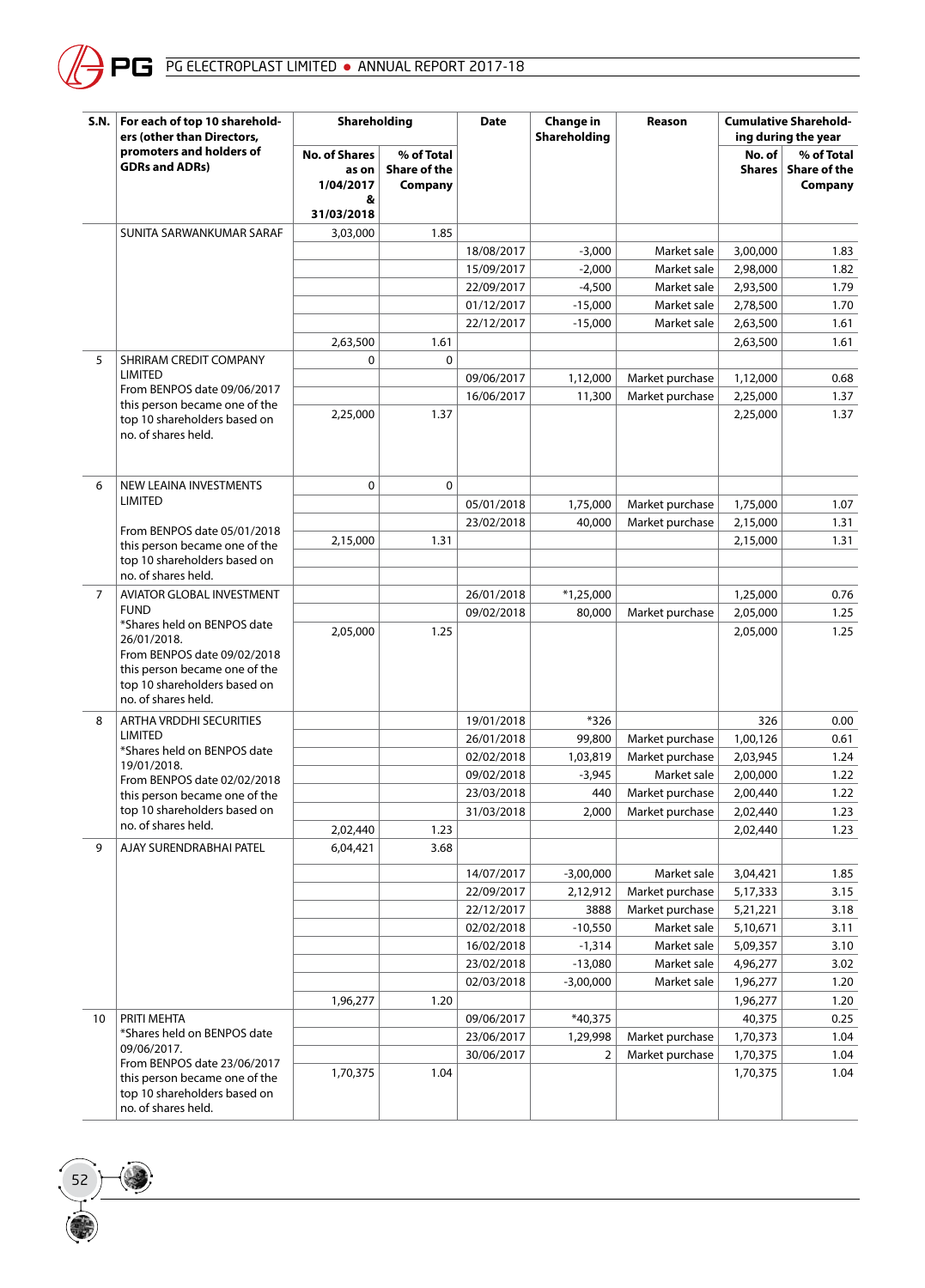Note: The changes in the shareholding in the above shareholders were due to buying/ selling of shares through Stock Exchange by the shareholders. Hence, date wise increase/decrease prior to the date when they were not belonging to top 10 shareholders is not indicated here. The Company has not allotted any share or issued bonus/sweat equity shares during the year.

#### **(v) Shareholding of Directors and Key Managerial Personnel:**

| S.N. | For each of top 10<br>shareholders | <b>Shareholding</b>                                     |                                               | <b>Date</b> | <b>Change in</b><br>Shareholding | Reason                       | <b>Cumulative Shareholding</b><br>during the year |                                       |
|------|------------------------------------|---------------------------------------------------------|-----------------------------------------------|-------------|----------------------------------|------------------------------|---------------------------------------------------|---------------------------------------|
|      |                                    | No. of<br>Shares as on<br>1/04/2017<br>8,<br>31/03/2018 | % of Total<br><b>Share of the</b><br>Company  |             |                                  |                              | No. of<br><b>Shares</b>                           | % of Total<br>Share of the<br>Company |
|      | Mr. Promod Gupta                   | 40,16,166                                               | 24.47                                         | <b>NA</b>   | No Change                        | $\overline{\phantom{a}}$     | 40,16,166                                         | 24.47                                 |
| 2    | Mr. Anurag Gupta                   | 15,14,222                                               | 9.22                                          | <b>NA</b>   | No Change                        | $\qquad \qquad \blacksquare$ | 15,14,222                                         | 9.22                                  |
| 3    | Mr. Vikas Gupta                    | 20,70,722                                               | 12.62                                         | NA          | No Change                        | $\qquad \qquad \blacksquare$ | 20,70,722                                         | 12.62                                 |
| 4    | Mr. Vishal Gupta                   | 20,75,012                                               | 12.64                                         | NA          | No Change                        | $\qquad \qquad \blacksquare$ | 20,75,012                                         | 12.64                                 |
| 5    | Mr. Sharad Jain                    | 0                                                       | 0.00                                          | <b>NA</b>   | No Change                        |                              | 0                                                 | 0.00                                  |
| 6    | Mr. Devendra Jha                   | 0                                                       | 0.00                                          | <b>NA</b>   | No Change                        | $\qquad \qquad \blacksquare$ | 0                                                 | 0.00                                  |
| 7    | Mr. Ayodhya Prasad<br>Anand        | 0                                                       | 0.00                                          | <b>NA</b>   | No Change                        |                              | 0                                                 | 0.00                                  |
| 8    | Dr. Rita Mohanty                   | 0                                                       | 0.00                                          | <b>NA</b>   | No Change                        | $\qquad \qquad \blacksquare$ | 0                                                 | 0.00                                  |
|      |                                    |                                                         | Key Managerial Personnel other than Directors |             |                                  |                              |                                                   |                                       |
|      | Mr. K.A. Khandelwal*               | 250                                                     | 0.00                                          |             |                                  |                              |                                                   |                                       |
|      |                                    |                                                         |                                               | 01/11/2017  | $-200$                           | Market sale                  | $*50$                                             | 0.00                                  |
|      |                                    | $*50$                                                   | 0.00                                          |             |                                  |                              | $*50$                                             | 0.00                                  |
| 2    | Mr. Rahul Kumar**                  | 0                                                       | 0.00                                          | <b>NA</b>   | No Change                        |                              | 0                                                 | 0.00                                  |

\*Mr. K.A. Khandelwal (CFO) has resigned w.e.f. 04/11/2017. \*\*Mr. Rahul Kumar (CS) has resigned w.e.f. 16/04/2018.

**Vi. INDEBTEDNESS:** (Indebtedness of the company including interest outstanding/accrued but not due for payment)

|                                                     |                                               |                           |                 | $(5 \in \mathsf{In}$ Lakhs)  |
|-----------------------------------------------------|-----------------------------------------------|---------------------------|-----------------|------------------------------|
|                                                     | <b>Secured Loans</b><br>excluding<br>deposits | <b>Unsecured</b><br>Loans | <b>Deposits</b> | Total<br><b>Indebtedness</b> |
| Indebtedness at the beginning of the financial year |                                               |                           |                 |                              |
| (i) Principal Amount                                | 5936.66                                       | 5233.30                   | 0               | 11,169.96                    |
| (ii) Interest due but not paid                      | 0                                             | 0                         | 0               | 0                            |
| (iii) Interest accrued but not due                  | 38.00                                         | $\Omega$                  | $\Omega$        | 38.00                        |
| Total $[(i)+(ii)+(iii)]$                            | 5974.66                                       | 5233.30                   | 0               | 11,207.96                    |
| Change in Indebtedness during the financial year    |                                               |                           |                 |                              |
| Addition                                            | 3,895.54                                      | 2,994.96                  | 0               | 6,890.50                     |
| Reduction                                           | 3,181.74                                      | 2,015.66                  | 0               | 5,197.40                     |
| Net Change                                          | 713.80                                        | 979.30                    | 0               | 1,693.10                     |
| Indebtedness at the end of the financial year       |                                               |                           |                 |                              |
| (i) Principal Amount                                | 6,641.78                                      | 6,212.60                  | 0               | 12,854.38                    |
| (ii) Interest due but not paid                      | 0                                             | 0                         | $\Omega$        | 0                            |
| (iii) Interest accrued but not due                  | 46.68                                         | $\Omega$                  | $\Omega$        | 46.68                        |
| Total [(i)+(ii)+(iii)]                              | 6,688.46                                      | 6,212.60                  | 0               | 12,901.06                    |

53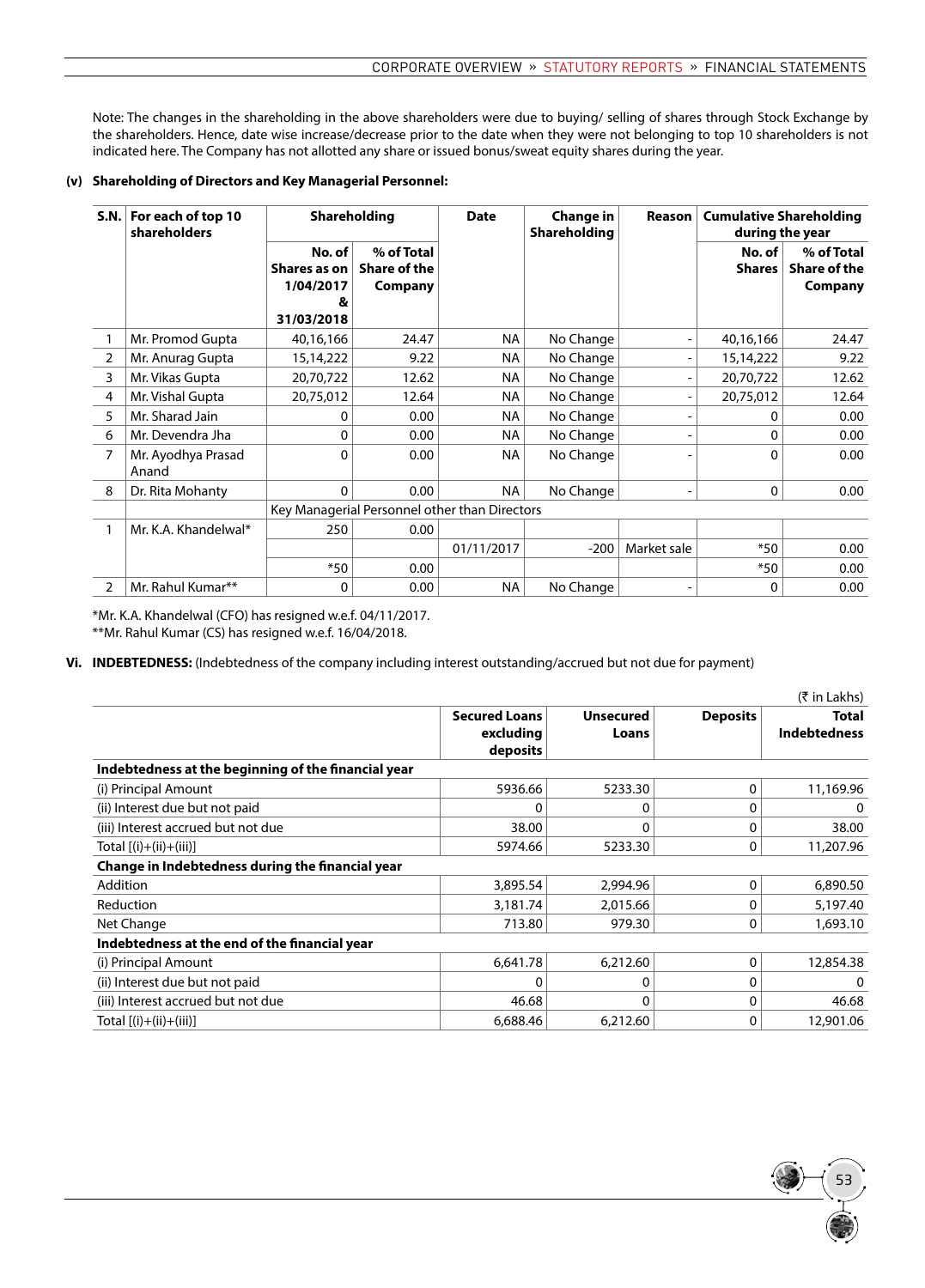## **VII. REMUNERATION OF DIRECTORS AND KEY MANAGERIAL PERSONNEL (**` **in Lakh):**

## **A. Remuneration to Managing Director, Whole-time Directors and/or Manager:**

|                |                                                                                                |                     |                        |                            |                    | $(5 \in \mathsf{Lakh})$ |  |
|----------------|------------------------------------------------------------------------------------------------|---------------------|------------------------|----------------------------|--------------------|-------------------------|--|
|                | S.N.   Particulars of Remuneration                                                             |                     | Name of MD/WTD/Manager |                            |                    |                         |  |
|                |                                                                                                | Mr. Promod<br>Gupta | Mr. Anurag<br>Gupta    | <b>Mr. Vishal</b><br>Gupta | Mr. Vikas<br>Gupta | Amount                  |  |
|                | Gross salary                                                                                   |                     |                        |                            |                    |                         |  |
|                | (a) Salary as per provisions contained in section<br>17(1) & 17(3) of the Income-tax Act, 1961 | 72.66               | 72.66                  | 72.66                      | 72.66              | 290.64                  |  |
|                | (b) Value of perquisites under section 17(2) In-<br>come-tax Act. 1961                         | $\Omega$            | $\Omega$               | 0                          | $\Omega$           | $\mathbf{0}$            |  |
| $\overline{2}$ | Stock option                                                                                   | $\Omega$            | 0                      | 0                          | $\Omega$           | 0                       |  |
| 3              | Sweat Equity                                                                                   |                     |                        | 0                          | $\Omega$           | $\mathbf 0$             |  |
| 4              | Commission                                                                                     | O                   | ŋ                      | 0                          | $\Omega$           | $\Omega$                |  |
| 5              | Other, please specify                                                                          |                     |                        | 0                          | 0                  | $\Omega$                |  |
|                | Total                                                                                          | 72.66               | 72.66                  | 72.66                      | 72.66              | 290.64                  |  |
|                | Ceiling as per the Act                                                                         | 120.00*             | 120.00*                | 120.00*                    | 120.00*            |                         |  |

\* As per Section II, part II of schedule V of the Companies Act 2013.

## **B. REMUNERATION TO OTHER DIRECTORS:**

54

|      |                                              |                                                                                                                                                                                                                        |                          |                                    |                            | (₹ in Lakh)  |  |  |  |
|------|----------------------------------------------|------------------------------------------------------------------------------------------------------------------------------------------------------------------------------------------------------------------------|--------------------------|------------------------------------|----------------------------|--------------|--|--|--|
| S.N. | <b>Particulars of Remuneration</b>           |                                                                                                                                                                                                                        | <b>Name of Directors</b> |                                    |                            |              |  |  |  |
|      |                                              | Mr. Sharad<br>Jain                                                                                                                                                                                                     | Mr. Devendra<br>Jha      | Mr. Ayodhya<br><b>Prasad Anand</b> | Dr. Rita<br><b>Mohanty</b> |              |  |  |  |
|      | Independent Directors                        |                                                                                                                                                                                                                        |                          |                                    |                            |              |  |  |  |
|      | • Fee for attending Board/committee meetings | 2.00                                                                                                                                                                                                                   | 1.20                     | 1.70                               | 1.20                       | 6.10         |  |  |  |
|      | • Commission                                 | 0                                                                                                                                                                                                                      | 0                        | 0                                  | ∩                          | $\mathbf{0}$ |  |  |  |
|      | • Others                                     | 0                                                                                                                                                                                                                      | 0                        | 0                                  | $\Omega$                   | $\mathbf{0}$ |  |  |  |
|      | Total (1)                                    | 2.00                                                                                                                                                                                                                   | 1.20                     | 1.70                               | 1.20                       | 6.10         |  |  |  |
| 2.   | <b>Other Non-Executive Directors</b>         | All Non-Executive Directors are Independent Directors & their remunera-                                                                                                                                                |                          |                                    |                            |              |  |  |  |
|      |                                              | tion is given in point 1 above.                                                                                                                                                                                        |                          |                                    |                            |              |  |  |  |
|      | Total B $(1+2)$                              | 2.00                                                                                                                                                                                                                   | 1.20                     | 1.70                               | 1.20                       | 6.10         |  |  |  |
|      | Total Managerial Remuneration (A+B)          |                                                                                                                                                                                                                        |                          |                                    |                            | 296.74       |  |  |  |
|      | Overall Ceiling as per the Act               | The Company had inadequate profit, thus, paying remuneration as per<br>provision of Schedule V, where yearly remuneration of ₹120 lakh is per-<br>missible to any managerial personnel after approval of Shareholders. |                          |                                    |                            |              |  |  |  |

## **C. REMUNERATION TO KEY MANAGERIAL PERSONNEL OTHER THAN MD/MANAGER/WTD:**

|      |                                                                                                          |             |                 | $(5 \in \mathsf{In}$ Lakhs) |
|------|----------------------------------------------------------------------------------------------------------|-------------|-----------------|-----------------------------|
| S.N. | <b>Particulars of Remuneration</b>                                                                       | Rahul Kumar | K.A. Khandelwal | <b>Total</b>                |
|      | Gross salary                                                                                             |             |                 |                             |
|      | (a) Salary as per provisions contained in section $17(1)$ , (3) of the In-<br>come-tax Act, 1961 & other | 5.51        | 15.18           | 20.69                       |
|      | (b) Value of perquisites under section 17(2) Income-tax Act, 1961                                        |             |                 | $\Omega$                    |
|      | Stock option                                                                                             |             |                 | $\mathbf{0}$                |
|      | Sweat Equity                                                                                             |             |                 | $\Omega$                    |
| 4    | Commission                                                                                               |             |                 | $\Omega$                    |
| 5    | Other, please specify                                                                                    | 0           |                 | $\Omega$                    |
|      | <b>Total</b>                                                                                             | 5.51        | 15.18           | 20.69                       |